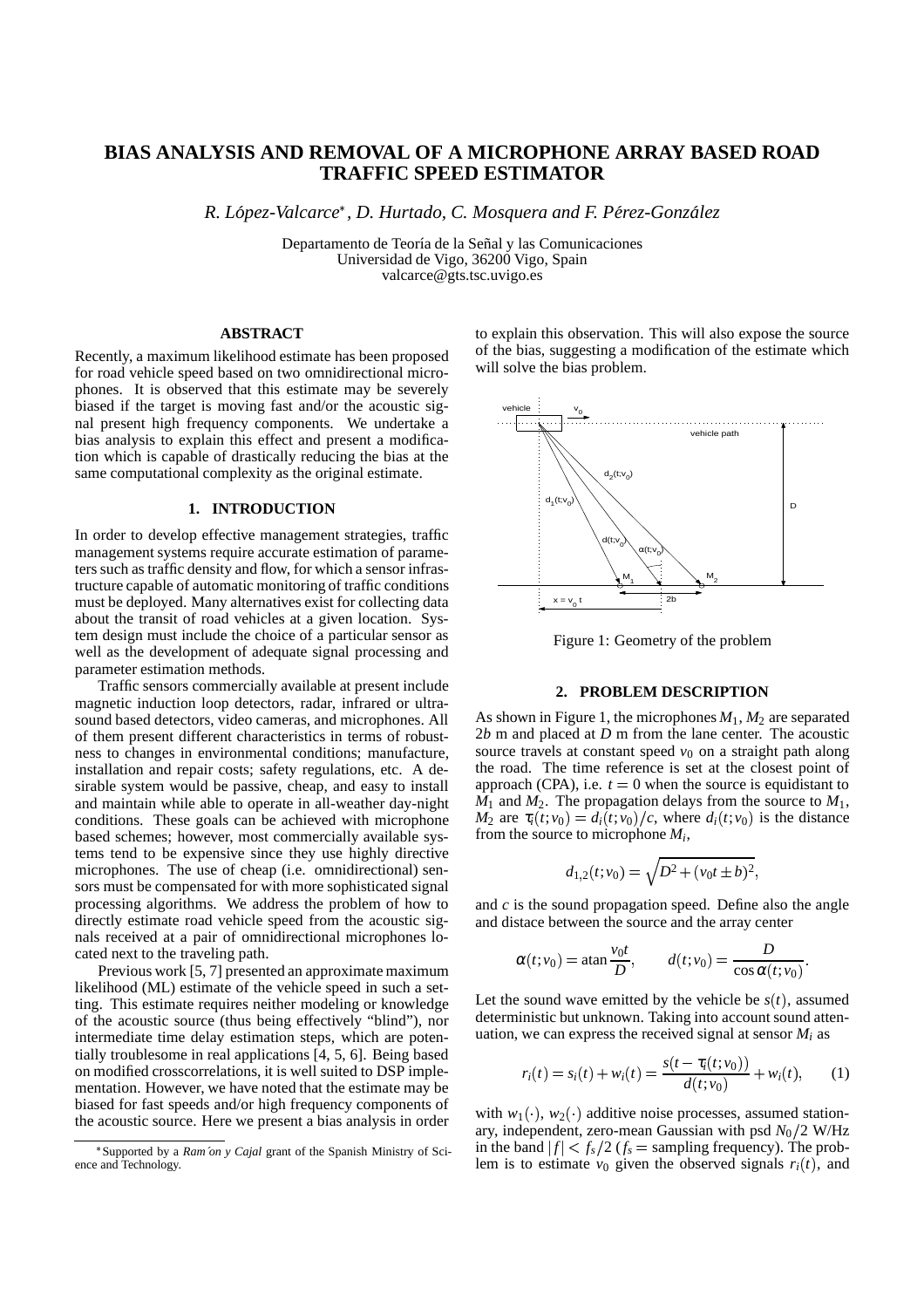without knowledge of the sound wave  $s(t)$  or its power spectrum. In [7] an approximate ML estimate was derived, given by  $\hat{v}_0 = \arg \max_v \psi(v)$  where, with  $\left(-\frac{T}{2}, \frac{T}{2}\right)$  the observation window,

$$
\psi(v) \stackrel{\Delta}{=} \int_{-T/2}^{T/2} r_1(t - \Delta \tau(t; v)) r_2(t) dt.
$$
 (2)

The differential time delay (DTD)  $\Delta \tau(t; v)$  is given by

$$
\Delta \tau(t; v) \quad \stackrel{\Delta}{=} \quad \tau_2(t; v) - \tau_1(t; v) \tag{3}
$$

$$
\approx -\frac{2b}{c}\sin\alpha(t;v) \quad \text{if } b/D \ll 1. \quad (4)
$$

This estimate is based on the fact that the noiseless received signals approximately satisfy

$$
s_2(t) \approx s_1(t - \Delta \tau(t; v_0)). \tag{5}
$$

 It exploits knowledge of the DTD parametric dependence with *v* to accordingly time-compand the signal  $r_1(t)$  before performing the crosscorrelation (2), which must be computed over the whole observation window for each candidate speed. Implementation with sampled signals can be done efficiently as described in [7].

# **3. BIAS ANALYSIS IN THE NARROWBAND CASE**

Vehicle-generated acoustic waveforms can be well described by the sum of two components [2]: the first one consists of a series of harmonically related tones, produced by the rotating parts of the engine, while the second is broadband in nature and is due to tire friction noise. Hence, this class of signals does not fit well into a narrowband model. Nevertheless, the analysis of the mean value of the log likelihood  $\psi(v)$  in the narrowband scenario, in which  $s(t) = A \sin \omega t$ , will provide the required insight into the bias problem. Moreover, as shown in [5], the mean log likelihood function in the wideband case can be closely approximated by the superposition of those corresponding to each individual frequency, weighted by the power spectrum of the acoustic waveform.

A similar analysis of  $E[\psi(v)]$  was carried out in [7], but the simplifications introduced resulted in an apparent unbiasedness of the estimate. For a more accurate result, we must take into account the fact that the vehicle is moving during the propagation of its acoustic signature to the microphones. To do so, we introduce the following 'delay error' term:

$$
\xi_{\Delta}(t;v_0,v) \stackrel{\Delta}{=} \tau_1(t - \Delta \tau(t;v);v_0) - \tau_1(t;v_0)
$$
\n(6)

$$
\approx -\frac{2bv_0}{c^2} \left[ \sin \alpha(t; v_0) + \frac{b}{D} \cos \alpha(t; v_0) \right] \sin \alpha(t; v), (7)
$$

the last step being valid for  $|v - v_0|$  small. This term becomes necessary for the analysis due to the fact that (5) does not hold with equality, especially for high speed values.

 $E[\psi(v)]$  is the value of (2) after replacing  $r_i$  by  $s_i$ . Note,

$$
s_1(t - \Delta \tau(t; v)) = \frac{s(t - \Delta \tau(t; v) - \tau_1(t - \Delta \tau(t; v); v_0))}{d(t - \Delta \tau(t; v); v_0)}.
$$
 (8)

In the denominator of (8), we can make  $d(t - \Delta \tau(t; v); v_0) \approx 1$  and  $Q_{\Delta}(t; v_0)$  $d(t; v_0)$ . However, we must be more accurate with the analogous term in the argument of  $s( \cdot )$ . If  $s(t) = A \sin \omega t$ , then

$$
s_1(t - \Delta \tau(t; v))
$$
  
\n
$$
\approx A \frac{\sin[\omega(t - \Delta \tau(t; v) - \tau_1(t; v_0) - \xi_\Delta(t; v_0, v))]}{d(t; v_0)}.
$$
 (9)

Therefore, the product of (9) with

$$
s_2(t) = A \frac{\sin[\omega(t - \tau_2(t; v_0))]}{d(t; v_0)}
$$

becomes

$$
\frac{A^2}{2}\frac{\cos[\omega(\Delta^2\tau(t;v_0,v)-\xi_{\Delta}(t;v_0,v))]}{d^2(t;v_0)}+(\text{terms in }2\omega t)
$$
\n(10)

where

$$
\Delta^2 \tau(t; v_0, v) \stackrel{\Delta}{=} \Delta \tau(t; v_0) - \Delta \tau(t; v).
$$

 When integrating (10), the contribution of the 'doublefrequency' term is small compared to that of the other term, so it can be neglected. On the other hand,

$$
\cos[\omega(\Delta^2 \tau(t; v_0, v) - \xi_{\Delta}(t; v_0, v))] =
$$
  
\n
$$
\cos[\omega \Delta^2 \tau(t; v_0, v)] \cos[\omega \xi_{\Delta}(t; v_0, v)]
$$
  
\n
$$
+ \sin[\omega \Delta^2 \tau(t; v_0, v)] \sin[\omega \xi_{\Delta}(t; v_0, v)].
$$
\n(11)

At this point we need an approximation for the terms involving  $\Delta^2 \tau(t; v_0, v)$ . By visual inspection of this function, the following approximation seems well suited:

$$
\Delta^2 \tau(t; v_0, v) \approx R \sin[2 \operatorname{atan}(zt)]. \tag{12}
$$

where *R* and *z* are found by imposing that the two sides of  $(12)$  have the same slope at  $t = 0$ , and that they peak at the same time instants. These conditions lead to

$$
R=\frac{b(v-v_0)}{c\sqrt{2v_0v}}, \quad z=\frac{\sqrt{2v_0v}}{D}.
$$

Using  $(12)$ , the sine and cosine terms in  $(11)$  can be expanded, in view of the Fourier series

$$
f(r\sin x) = \sum_{k=-\infty}^{\infty} J_k(r) f(kx),
$$

where  $f(\cdot)$  is either sin( $\cdot$ ) or cos( $\cdot$ ) (see e.g. [1]), and where *Jk* is the *k*th order Bessel function of the first kind. If we only retain the dominant term in the summations, corresponding to  $k = 0$ , the following approximation is finally obtained:

$$
E[\psi(v)] \approx J_0 \left( \frac{\omega b(v - v_0)}{c\sqrt{2v_0 v}} \right) \underbrace{\frac{A^2}{2} \int_{-T/2}^{T/2} \frac{\cos[\omega \xi_{\Delta}(t; v_0, v)]}{d^2(t; v_0)} dt}_{\triangleq Q_{\Delta}(v)}.
$$
\n(13)

If one makes  $\xi_{\Delta} = 0$  in (13), the expression for  $E[\psi(v)]$ given in [7] is recovered. Note that the  $J_0$  factor in (13) has its maximum at  $v = v_0$ . Thus, if  $Q_{\Delta}(v)$  remained constant with *v*, the bias of the approximate ML estimate could be expected to be small. From (7), it is seen that if  $\omega b v_0/c^2 \ll$  $\pi$ , then the product  $|\omega \xi_{\Delta}|$  will remain small so that cos  $\omega \xi_{\Delta} \approx$ 1 and  $Q_{\Delta}(v) \approx$  constant. On the other hand, if  $|\omega \xi_{\Delta}|$  is not small enough, then  $Q_{\Delta}(v)$  cannot be regarded as constant. Although an accurate closed-form expression for  $Q_{\Delta}(v)$  in such case is not available, it can be said that in general it does not peak at  $v = v_0$ , and therefore neither does the product  $J_0(\omega R)Q_{\Delta}(v)$  in (13). The ensuing bias will increase with source frequency and speed, as well as with sensor spacing.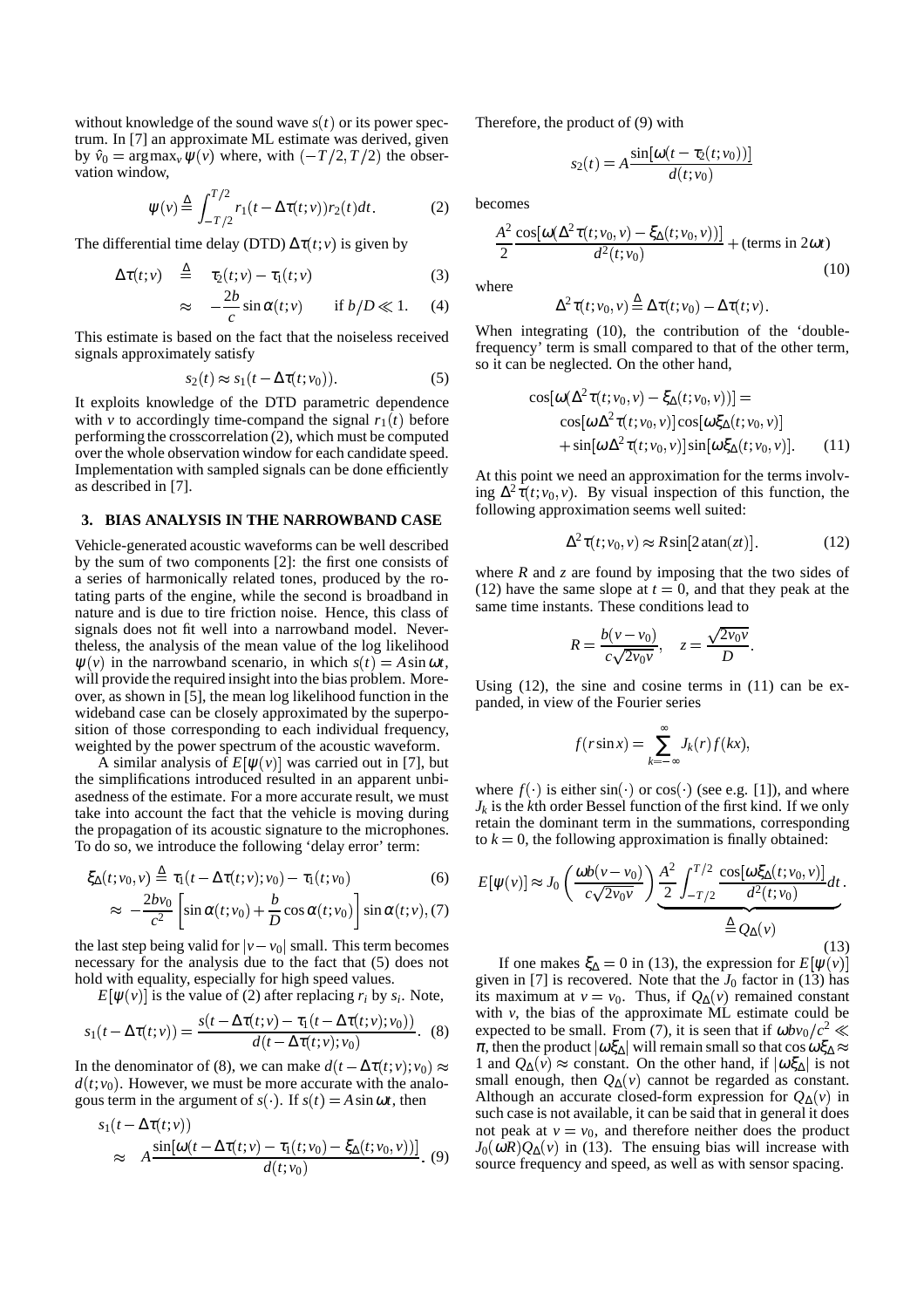

Figure 2: Plots of  $E[\psi(v)]$  for a narrowband source of 1 (solid), 1.5 (dashed) and 2 kHz (dashdot).  $D = 10$  m,  $2b = 1$  $m, T = 2$  s,  $f_s = 10$  kHz.

Fig. 2 plots  $E[\psi(v)]$  for a fast narrowband source with frequency 1, 1.5 and 2 kHz moving at 100, 120, 140 and 160 km/h. It is clear how, as the frequency of the source increases, the lobe of  $E[\psi(v)]$  associated to  $v = v_0$  becomes less and less prominent. Eventually, its peak is overtaken by that of a secondary lobe, in which case the resulting bias is rather severe (possibly of several tens of km/h). Since power spectra of vehicle acoustic signatures contain significant components in the range 20 Hz - 2 kHz [3], this behavior is clearly unacceptable, especially in scenarios such as freeways where vehicles are expected to travel at high speeds.

## **4. BIAS REMOVAL**

As seen in section 3, the bias in the estimate is due to the delay error term  $\xi_{\Delta}(t; v_0, v)$  defined in (6), whose origin is traced back to the approximation (5) becoming less accurate for high frequencies and speeds. In theory, the modified crosscorrelation that should be maximized is that of  $r_2(t)$  and  $r_1(u(t; v))$ , where  $u(t; v)$  is a warping of the time axis, parameterized by *v*, such that the noiseless received signals satisfy  $s_2(t) = s_1(u(t; v_0))$ . Here we have neglected the effect of time-axis warping in the attenuation term  $1/d(t; v_0)$  affecting the received signals, since this envelope varies much more slowly with time than the acoustic signature  $s(t)$ .

Therefore, from (1), it is seen that the function  $u(t; v)$  that we would like to determine must satisfy

$$
t - \tau_2(t; v_0) = u(t; v_0) - \tau_1(u(t; v_0); v_0)
$$
 (14)

which is an implicit equation in  $u(t; v_0)$ . We can use a firstorder approximation of  $\tau_1(u; v_0)$  around  $u = u(t; v_0) = t$ ,

$$
\tau_1(u;v_0) \approx \tau_1(t;v_0) + \frac{\partial \tau_1(t;v_0)}{\partial t}(u-t),
$$

which, once substituted in (14), leads to the expression

$$
u-t \approx -\frac{\Delta \tau(t; v_0)}{1-\frac{\partial \tau_1(t; v_0)}{\partial t}},
$$

where  $\Delta \tau(t; v_0)$  is the DTD as before, defined in (3). Therefore we find that  $u = u(t; v_0) \approx t - \delta \tau(t; v_0)$ , where

$$
\delta \tau(t; v) \stackrel{\Delta}{=} \frac{\Delta \tau(t; v)}{1 - \frac{\partial \tau_1(t; v)}{\partial t}}.
$$
 (15)

This suggests replacing the DTD  $\Delta \tau(t; v)$  by the modified DTD  $\delta \tau(t; v)$  in the formulation of the log likelihood function (2). Observe that, since the specific shape of the timeaxis warping function does not affect the implementation of the estimate (see [5, 7]), this modification does not introduce any additional complexity in the computation of  $\psi(\nu)$ .

As in section 3, we can introduce the delay error term  $\xi_{\delta}(t; v_0, v)$  in such a way so as to have

$$
s_1(t-\delta\tau(t;v))=\frac{s(t-\Delta\tau(t;v)-\tau_1(t;v_0)-\xi_{\delta}(t;v_0,v_0))}{d(t;v_0)},
$$

 1 ignoring again the effect of time delays in the attenuation factor. Therefore, this delay error term is defined as follows:

$$
\xi_{\delta}(t;v_0,v) \stackrel{\Delta}{=} \delta \tau(t;v) - \Delta \tau(t;v) - \tau_1(t;v_0) + \tau_1(t - \delta \tau(t;v);v_0).
$$
 (16)

If we now substitute in (16) the first-order approximation

$$
\tau_1(t-\delta\tau(t;v);v_0)\approx\tau_1(t;v_0)-\delta\tau(t;v)\frac{\partial\tau_1(t;v_0)}{\partial t},
$$

then, using (15), a little algebra shows that

$$
\xi_{\delta}(t; v_0, v) \approx \delta \tau(t; v) \left[ \frac{\Delta \tau(t; v_0)}{\delta \tau(t; v_0)} - \frac{\Delta \tau(t; v)}{\delta \tau(t; v)} \right], \quad (17)
$$

suggesting that at  $v = v_0$  this delay error term must be small. In fact, from (15), one has the following:

**Property 1.** The delay error term  $\xi_{\delta}(t; v_0, v)$  defined in (16) satisfies  $\xi_{\delta}(t; v_0, v_0) = O[(\delta \tau(t; v_0))^2]$  for all *t*.

Now, using (16), one can proceed to find the expected value of the log likelihood function when  $\delta \tau(t; v)$  is used instead of  $\Delta \tau(t; v)$ . Following the steps of section 3, it is found that, similarly to (13),

$$
E[\psi(v)] \approx J_0 \left( \frac{\omega b(v - v_0)}{c \sqrt{2v_0 v}} \right) \underbrace{\frac{A^2}{2} \int_{-T/2}^{T/2} \frac{\cos[\omega \xi_\delta(t; v_0, v)]}{d^2(t; v_0)} dt}_{\triangleq Q_\delta(v)}.
$$

*t*,
term  $\xi_{\Delta}(t; v_0, v)$  of (6), for which a first-order approximation Hence, as a consequence of Property 1,  $Q_{\delta}(v)$  is approximately maximized for  $v = v_0$ , since in that case  $\cos[\omega \xi_{\delta}(t; v_0, v_0)] \approx 1$  for all *t*. Thus, the bias of the estimate obtained with the modified DTD  $\delta \tau(t; v)$  will be much smaller than that of the original approach. Note that a property analogous to Property 1 does not hold for the delay error

$$
\tau_1(t - \Delta \tau(t; v); v_0) \approx \tau_1(t; v_0) - \Delta \tau(t; v) \frac{\partial \tau_1(t; v_0)}{\partial t}
$$